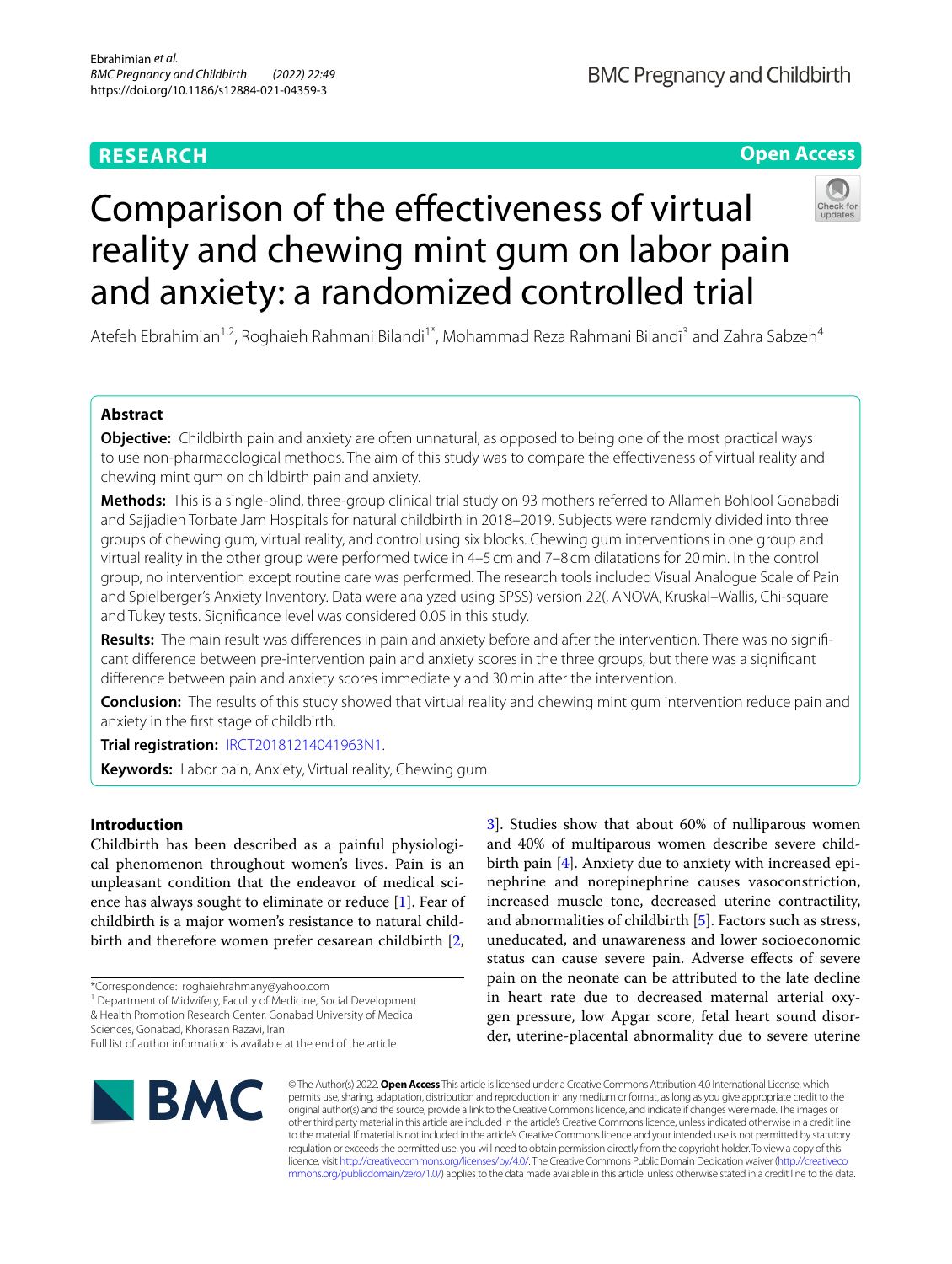contractility and sometimes fetal acidosis [\[6](#page-7-1)]. Anxiety and pain are two important factors that contribute to the process of childbirth [[7](#page-7-2)]. The effect of anxiety on childbirth progress, increased bleeding during childbirth, exacerbation of childbirth pain, negative experiences of childbirth, mental problems and postpartum depression and delayed onset of first breastfeeding  $[8]$  $[8]$ . The severity of pain and anxiety during childbirth depends on mother's mental stress and identifcation and coping with them are the most practical ways of using non-pharmacological methods  $[9, 10]$  $[9, 10]$  $[9, 10]$  $[9, 10]$ . These include aromatherapy, distraction, acupuncture, acupressure, refexology, respiratory techniques, massage therapy, and music therapy, etc. [\[11\]](#page-7-6). One of the non-pharmacological approaches to reducing pain and anxiety is the use of the distraction technique, which nowadays utilizes a variety of distraction techniques in painful medical processes. The distraction is more in line with the painful tendency, and the negative process, such as pain, is on the margin of attention reduces the feeling and perception of pain. Two ways of viewing virtual reality flms and chewing gum are subsets of distraction. Virtual reality reduces attention to real stimuli by placing special glasses containing 360-degree relaxation flms in front of one's eyes [\[12](#page-7-7)]. It has recently been used as a method to control pain and anxiety during medical procedures [[13\]](#page-7-8). One study stated that virtual reality can provide efective distraction for people with pain from a variety of physical and mental illnesses [[14\]](#page-7-9). Chewing gum can also reduce stress and environmental anxiety by creating distraction. A study of the role of chewing gum on stress, consciousness, and cognition suggests that chewing gum is efective in reducing chronic stress and acute stress [\[15](#page-7-10)]. Studies show that chewing mint gum is more efective in reducing anxiety than chewing other chewing gum  $[16]$ , so in this study, the taste of mint gum was used. According to the results, the preferred methods for reducing pain and anxiety are methods that are available, easy to use, do not require expertise and are under the control of the individual, so the need for this study is determined. Studies have shown that both methods of distraction (virtual reality and chewing gum) are somewhat efective in reducing pain and anxiety in medical practice. But it is not possible to say which of the two methods of distraction is preferred. The aim of this study was to compare the effect of virtual reality and chewing mint gum on labor pain and anxiety.

# **Method**

# **Trial design**

This study was designed as a clinical trial and was registered at the Iranian Registry of Clinical Trials on 27/12/2018 (IRCT20181214041963N1). The report of this clinical trial is based on the CONSORT 2010 checklist [[17](#page-7-12)].

#### **Participants and setting**

This study is a Main part of the findings of a larger study examining the effects of labor pain and anxiety. This randomized clinical trial with three parallel groups was performed on 93 mothers in Allameh Bohlool Gonabad and Sajadieh Torbate Jam Hospital in Iran (protocol of labor in two center was similar). Sampling was done from February 2018 to June 2019. Inclusion criteria included: consent to participate in the study, gravida 1or 2, singleton pregnancy with live embryo, entry into active phase of childbirth, maternal age between 18 and 35years, pregnancy stage 37–41weeks, lack of medical and mental illness, lack of abnormal embryos, cephalic manifestations, low risk pregnancy, healthy caul or less than 8h have passed since their rupture, no history of motion sickness, no blindness, no addiction, and estimated weight of the fetus up to 4000g. Exclusion criteria were: mother's unwillingness to cooperate, midwifery problems, use of Entonox and spinal and epidural anesthesia, chewing gum less than 20min and watching virtual reality flm less than 20min.

### **Sample size and randomization**

Sample size was calculated using G-Power software based on numerical methods to obtain n number of samples in k group  $(k=3)$ . An effect size of f was equal to 0.35% of the frst type error of maximum 5%, test power 80% and number of comparison groups was set at three, which required a sample size of 84. The final sample size was 93 mothers in three groups with 10% fall.

$$
\frac{\sum \left(\overline{y_L}-\overline{y_{..}}\right)/(k-1)}{\sum \sum \left(y_{ij}-\overline{y_L}\right)/(n-k)}-F_{1-\alpha}(k-1,n-k)>F_{1-\beta}(k-1,n-k)
$$

Sampling was done Convenience Sampling method and 6 blocks were used for random allocation of samples to each group. 6 possible modes are listed for the blocks and assigned to each block a number from 1 to 6 and randomly selected a number between 1 and 6, followed by individuals based on the block corresponding to the number selected to the virtual reality group (B), chewing gum group (C) and control (A) were assigned. Mothers and researchers were not blind to the intervention, while the statistical analyst who performed the data analysis was one-blind.

# **Study instruments**

Data collection tools included demographic and fertility characteristics questionnaires, visual analogue of pain and Spielberger's anxiety questionnaire. The demographic questionnaire was provided to ten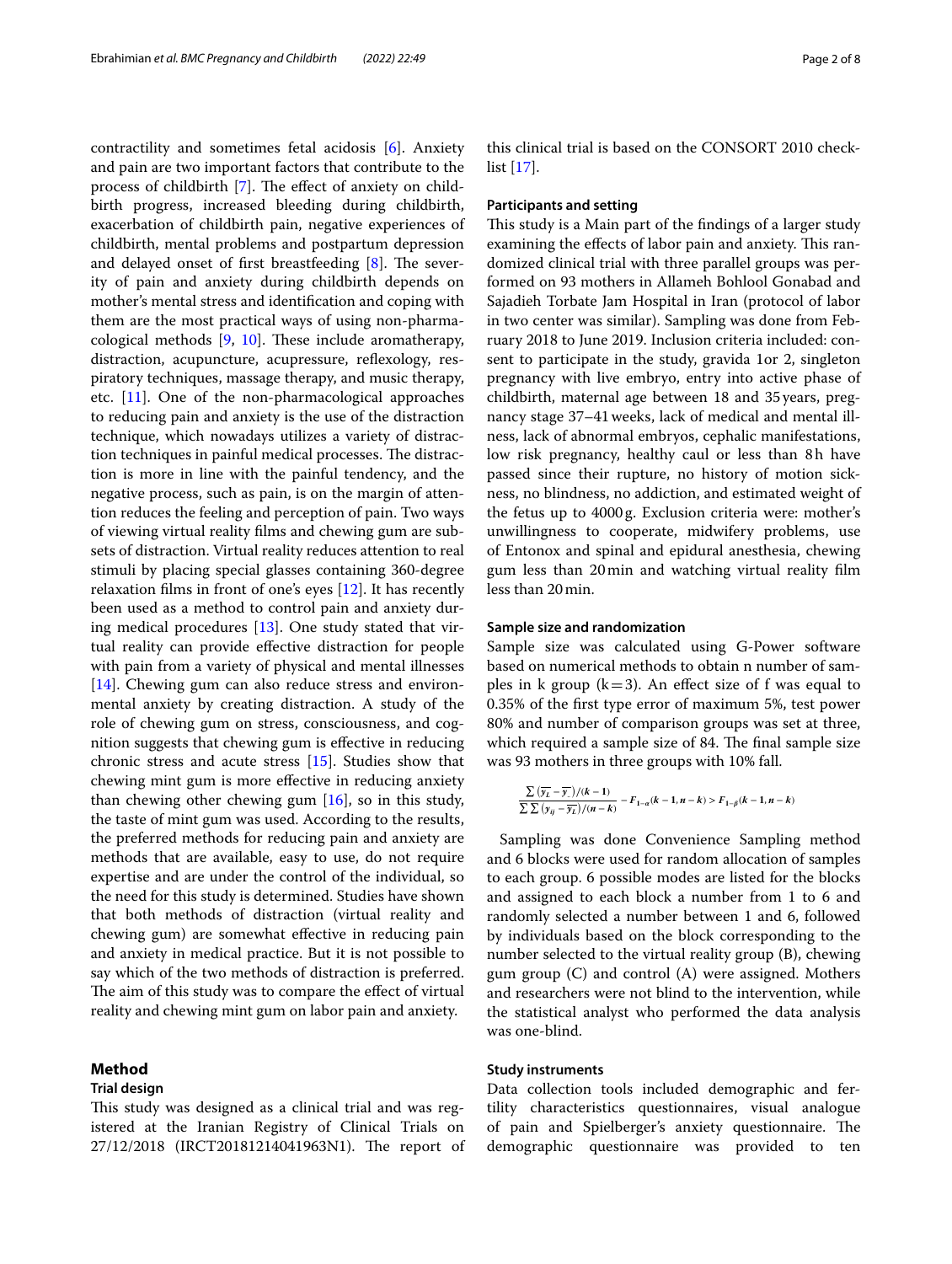faculty members for review and corrective comments were applied after the survey. The visual analogue of pain is a 10-mm line that the beginning and end of it are denoted by the numbers 0 and 10. So that zero means pain and number 10 is the most severe pain that one feels in the lower abdomen and back. The Visual Anxiety Scale is a standard tool and its validity and reliability have been globally proven ( $r=0.88$ ) [\[18](#page-7-13)]. The Spielberger's Anxiety Inventory is a standard questionnaire that consists of 20 items of explicit anxiety section. In the range of 4 Likert options, scores range from 1 to 4 (not at all, sometimes, generally, very much) and on a general scale, 20 to 80 are measured. A score of 20 indicates the lowest level of anxiety and a score of 80 indicates the highest level of anxiety. Each of the test terms is assigned a score of 1 to 4 based on the answer. A score of 4 indicates a high level of anxiety. Scoring is inverted for expressions that indicate anxiety. Depending on the item, the response scores will be assigned to 4–3–2-1 instead of 1–2–3-4. Phrases that indicate the absence of anxiety are reversed when scoring  $[19]$  $[19]$ . The validity of this questionnaire in Iran has been confirmed by Behrouz Mahram (1993). The reliability of the questionnaire was calculated by Cronbach anxiety 's alpha method of 0.889 [\[20\]](#page-7-15).

# **Interventions and outcomes**

At the beginning of the study, after obtaining informed consent from the research units, a demographic and fertility questionnaire was completed by questioning Mother and her hospitalization fle. Before the intervention, the researcher trained the use of pain visual analogue for three groups. Pain visual analogue and Spielberger Anxiety Questionnaire were completed by all research units before intervention. The chewing gum group was given a  $1g$  mint gum without sugar (with official permission from the Ministry of Health of Iran) in two stages, frst at the beginning of the active phase (4 to 5cm dilatation) and the second time at 7–8 cm dilatation to chew at their normal speed for at least 20min. In the virtual reality group, virtual reality glasses containing 360-degree video with nature landscapes (Samsung Gear VR Virtual Reality Headset with Samsung Mobile S7) were performed twice, the frst intervention was performed at the beginning of the active phase (4–5cm dilatation) and the second intervention at 7–8cm dilatation. Each intervention lasted for 20min. The intervention groups (virtual reality and chewing gum) completed the pain visual analogue and the Spielberger Anxiety Inventory immediately after each intervention as well as the frst 30min after each intervention. In the control group, only routine maternity unit care was received according to the national protocol of midwifery care similar to the intervention groups. Routine delivery unit care Such as receive analgesia) oxytocin in the frst and second stages of labor, misoprostol, pethidine, hyoscine, promethazine and atropine (except for the use of Entonox and spinal and epidural anesthesia, control fetal heart rate, vaginal exams, vital signs recording and more etc. Like the other two groups, pain visual analogue and anxiety questionnaire were measured simultaneously with the intervention group. All interventions in the two hospitals, including the implementation of virtual reality, chewing gum and recording the relevant questionnaires were performed by a postgraduate midwife who had received the necessary training in the morning, noon and night shifts.

## **Statistical analysis**

Data were analyzed by SPSS version 22 software. Data were analyzed using ANOVA and Kruskal-Wallis statistical tests and Chi-square test for qualitative data. Tukey was used to compare the two groups. Statistical analyst did not know the type of groups. Signifcance level was considered 0.05 in this study. Ethical considerations in this study include obtaining informed consent from research units by providing complete information about the intervention and control group, permitting exit from research at any stage, ensuring the confdentiality of the research data, fully observation of ethics, and trusting other research, and publishing accurate and real results.

# **Results**

In this study, 108 individuals were evaluated for eligibility and 96 individuals were included in the study and allocated into three groups. Mothers in three groups from the active stage of labor to Postpartum stage was followed And 93 individuals (31 in the virtual reality group, 31 in the chewing Gum group and 31 in the control group) were evaluated (Fig. [1\)](#page-3-0). The mean age of the mothers was  $(24/23 \pm 4/44)$  years and the mean pregnancy stage was 39.31 weeks. The majority of mothers were nulliparous (65/6%) and mothers in the three groups had no signifcant difference in terms of oxytocin intake  $(p=0.177)$ and other medications for accelerating and reducing pain. During the study, three patients were excluded from the active phase due to thick meconium and fetal bradycard. The study consort chart is shown in Fig. [1](#page-3-0). The results showed that mothers in the three groups had no signifcant diference in demographic and midwifery information (Table [1](#page-4-0)). Kolmogorov-Smirnov test was used for data normality. The result of Kruskal-Wallis statistical test for prior pain, and 30min after intervention in 4–5cm dilatation in the study groups showed no signifcant diference between pain before and immediately after intervention in 4–5cm dilatation in the three study groups but 30min after intervention there was a signifcant diference in the three groups. According to Tukey's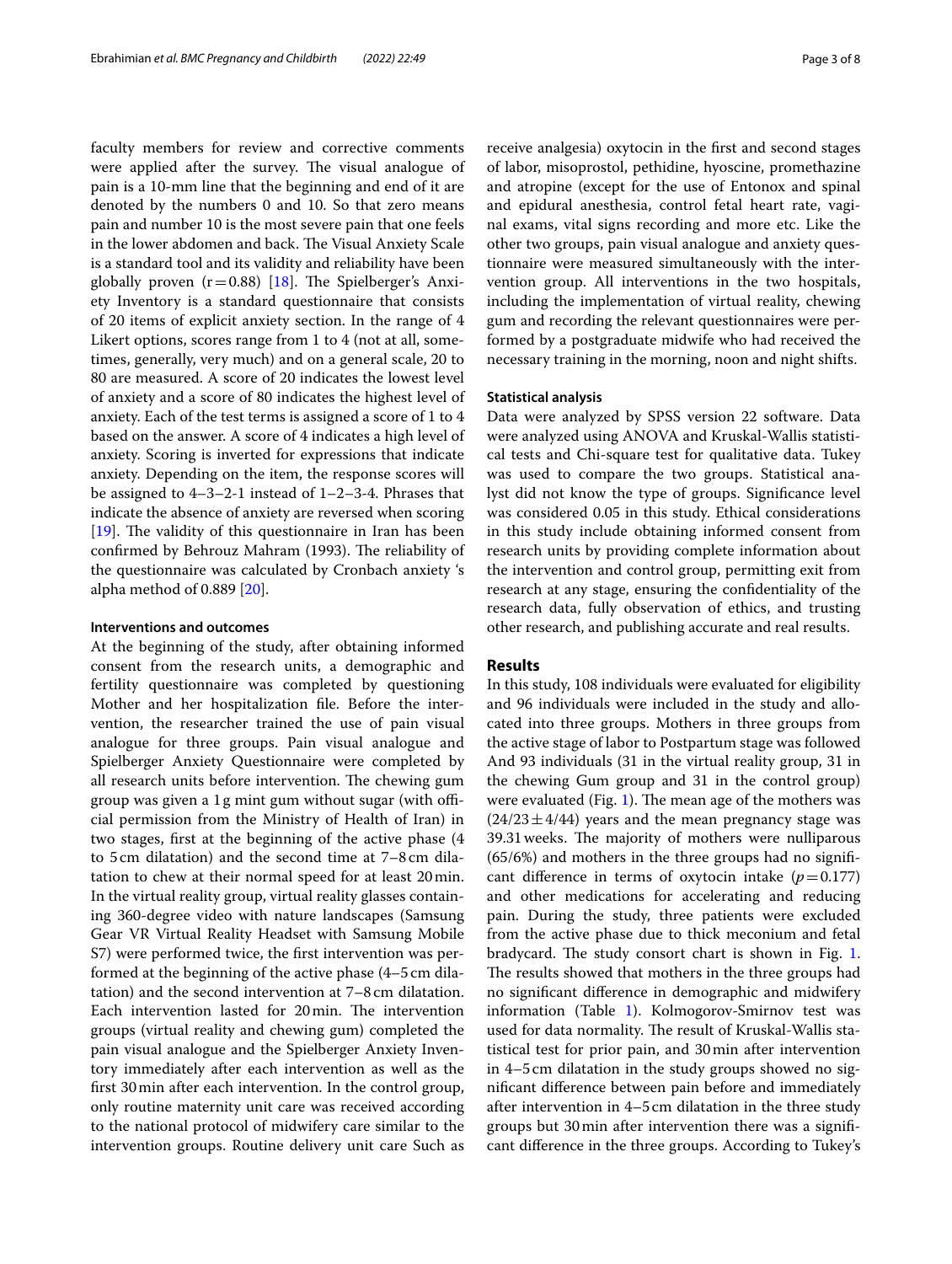

<span id="page-3-0"></span>test, the mean pain 30min after the intervention was not signifcantly diferent between the two intervention groups (chewing gum and virtual reality)  $(P=0.964)$ , but the mean pain was signifcantly lower than the control group  $(P < 0.02)$ .

In relation to pain before, immediately and 30min after the intervention in 7–8cm dilatation in the study groups, there was a statistically signifcant diference between pain before, immediately and 30min after intervention in 7–8cm dilatation. According to the Tukey test, there were no signifcant diferences in pain before the intervention between the two groups (chewing gum and virtual reality)  $(P=0.632)$ , but the pain scores before the intervention were signifcantly lower than the control group (*P*<0.008). Mean pain immediately after the intervention was not signifcantly diferent between the two

groups  $(P=0.862)$  but the pain scores were significantly lower than the control group  $(P=0.000)$ . Mean pain 30min after the intervention was not signifcantly different between the two groups  $(P=0.517)$ , but the pain scores were signifcantly lower than the control group (*P*<0.04) (Table [2\)](#page-4-1).

The results of ANOVA and Kruskal-Wallis statistical test for anxiety before, immediately after intervention and 30min after intervention in 4–5cm dilatation in the study groups showed that there was no signifcant difference between anxieties before intervention in 4–5 cm dilatation, but there was a signifcant diference between anxieties immediately after intervention in the three study groups, according to Tukey's test, the mean anxiety immediately after the intervention was not signifcantly diferent between the two groups (chewing gum and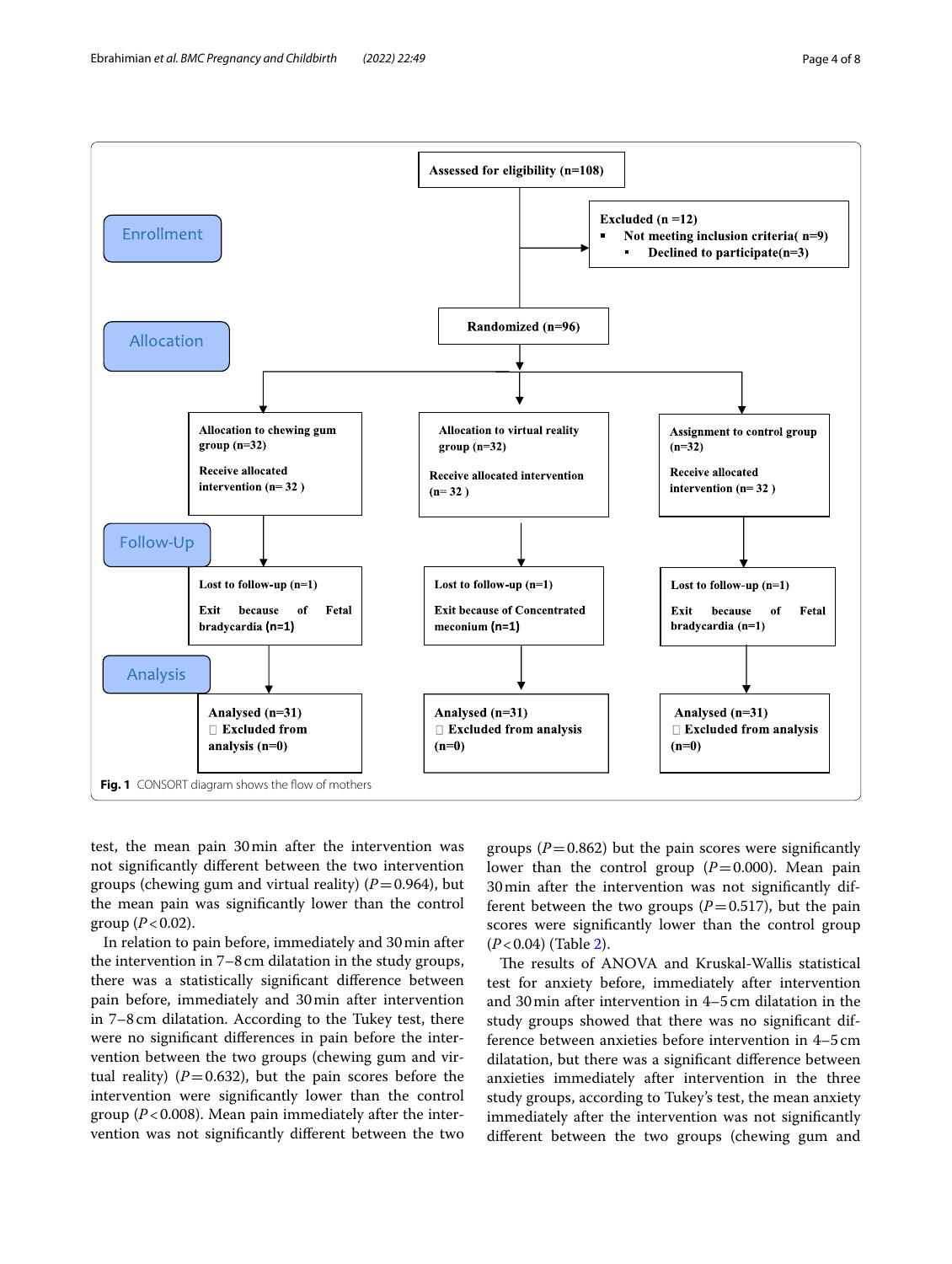# <span id="page-4-0"></span>**Table 1** Comparison of individual and midwifery data in the three groups of study

| Variable                                |                          | virtual reality<br>N(%) | Control<br>N(% ) | chewing gum<br>N(%) |
|-----------------------------------------|--------------------------|-------------------------|------------------|---------------------|
| Job                                     | housewife                | 28 (90.32%)             | 31 (100%)        | 27 (87.09%)         |
|                                         | Student or employed      | 3(9.68%)                | $0(0\%)$         | 4 (12.90%)          |
| <b>Education level</b>                  | <b>Elementary school</b> | $0(0\%)$                | $0(0\%)$         | 2(6.45%)            |
|                                         | Junior high school       | 11 (35.48%)             | 14 (45.16%)      | 12 (38.70%)         |
|                                         | Senior high school       | 13 (41.94%)             | 16 (51.61%)      | 9 (29.03%)          |
|                                         | <b>University</b>        | 7 (22.58%)              | 1(3.23%)         | 8 (25.82%)          |
| <b>Socioeconomic Status</b>             | Poor                     | 14 (45.16%)             | 19 (61.29%)      | 14 (45.16%)         |
|                                         | Moderate                 | 17 (54.84%)             | 12 (38.71%)      | 17 (54.84%)         |
| <b>Pregnancy condition</b>              | wanted                   | 28 (90.32%)             | 30 (96.77%)      | 27 (87.09%)         |
|                                         | <b>Unwanted</b>          | $3(9.68\%)$             | 1(3.23%)         | 4 (12.90%)          |
| <b>Participation in Maternal Readi-</b> | Yes                      | 9 (29.03%)              | 7 (22.58%)       | 13 (41.93%)         |
| ness Class                              | No                       | 22 (70.97%)             | 24 (77.42%)      | 15 (58.07%)         |
| Gravida                                 |                          | 23 (74.19%)             | 15 (48.38%)      | 16 (51.62%)         |
|                                         | 2                        | 8 (25.81%)              | 16 (51.62%)      | 15 (48.38%)         |
| <b>Parturition</b>                      | 0                        | 25 (80.64%)             | 18 (58.07%)      | 18 (58.07%)         |
|                                         |                          | 6 (19.36%)              | 13 (41.93%)      | 13 (41.93%)         |
| <b>BMI</b>                              | Underweight              | $0(0\%)$                | $0(0\%)$         | $0(0\%)$            |
|                                         | Norma Iweight            | 3(9.68%)                | 8 (25.82%)       | 3(9.68%)            |
|                                         | Overweight               | 24 (77.42%)             | 20 (64.50%)      | 27 (87.09%)         |
|                                         | Obesity                  | 4 (12.90%)              | 3(9.68%)         | 1(3.23%)            |

\*analyzed by Chi-square test

<span id="page-4-1"></span>

|  |  |  | <b>Table 2</b> Comparison of mean scores of mothers' pain severity in three groups of virtual reality, chewing gum and control * |  |  |
|--|--|--|----------------------------------------------------------------------------------------------------------------------------------|--|--|
|  |  |  |                                                                                                                                  |  |  |

| <b>Time</b>                    | Variable                                | virtual reality<br>$Mean + SD$ | Control<br>$Mean + SD$ | chewing gum<br>$Mean + SD$ | P value     |
|--------------------------------|-----------------------------------------|--------------------------------|------------------------|----------------------------|-------------|
|                                | Pain before intervention                | $6.25 \pm 1.09$                | $6.16 \pm 1.34$        | $6.19 \pm 1.01$            | $P = 0.893$ |
| Dilatation 4-5 cm              | Pain immediately after the intervention | $6.70 \pm 1.18$                | $7.32 \pm 1.24$        | $6.74 \pm 1.12$            | $P = 0.079$ |
| Pain 30 min after intervention |                                         | $7.22 \pm 1.11$                | $8.16 \pm 1.26$        | $7.32 \pm 1.22$            | $P = 0.008$ |
|                                | Pain before intervention                | $8.37 \pm 0.88$                | $9.22 \pm 0.71$        | $8.58 \pm 0.88$            | $P = 0.001$ |
| <b>Dilatation 7-8 cm</b>       | Pain immediately after the intervention | $9.03 \pm 0.83$                | $9.77 \pm 0.49$        | $8.93 \pm 0.81$            | $P = 0.000$ |
|                                | Pain 30 min after intervention          | $9.61 \pm 0.61$                | $9.96 \pm 0.17$        | $9.45 \pm 0.76$            | $P = 0.001$ |

\*analyzed by Kruskal-Wallis statistical test

virtual reality)  $(P=0.849)$ , but the mean anxiety was significantly lower than the control group  $(P<0.001)$ . There was also a statistically signifcant diference between 30min after the intervention in the three study groups. According to Tukey's test, the mean anxiety 30min after the intervention was not signifcantly diferent between the two intervention groups (chewing gum and virtual reality) (P 0.847), but the mean anxiety was signifcantly lower than the control group ( $P < 0.001$ ).

Results of ANOVA and Kruskal-Wallis test for anxiety before intervention, immediately after intervention and 30min after intervention in 7–8 cm dilation in study groups showed that there was a statistically signifcant diference between anxiety before and after intervention in 7-8cm dilatation in the three study groups, according to the Tukey's test, the mean anxiety before intervention (7–8cm dilatation) was not signifcantly diferent between the two intervention groups (chewing gum and virtual reality) ( $P = 0.488$ ), but the mean anxiety was significantly lower than the control  $group(P<0.001)$ . There was also a statistically signifcant diference between anxieties immediately after the intervention in the three groups. According to Tukey's test, the mean anxiety immediately after the intervention (7–8cm dilatation) was not signifcantly diferent between the two intervention groups  $(P=0.439)$ , but the mean anxiety was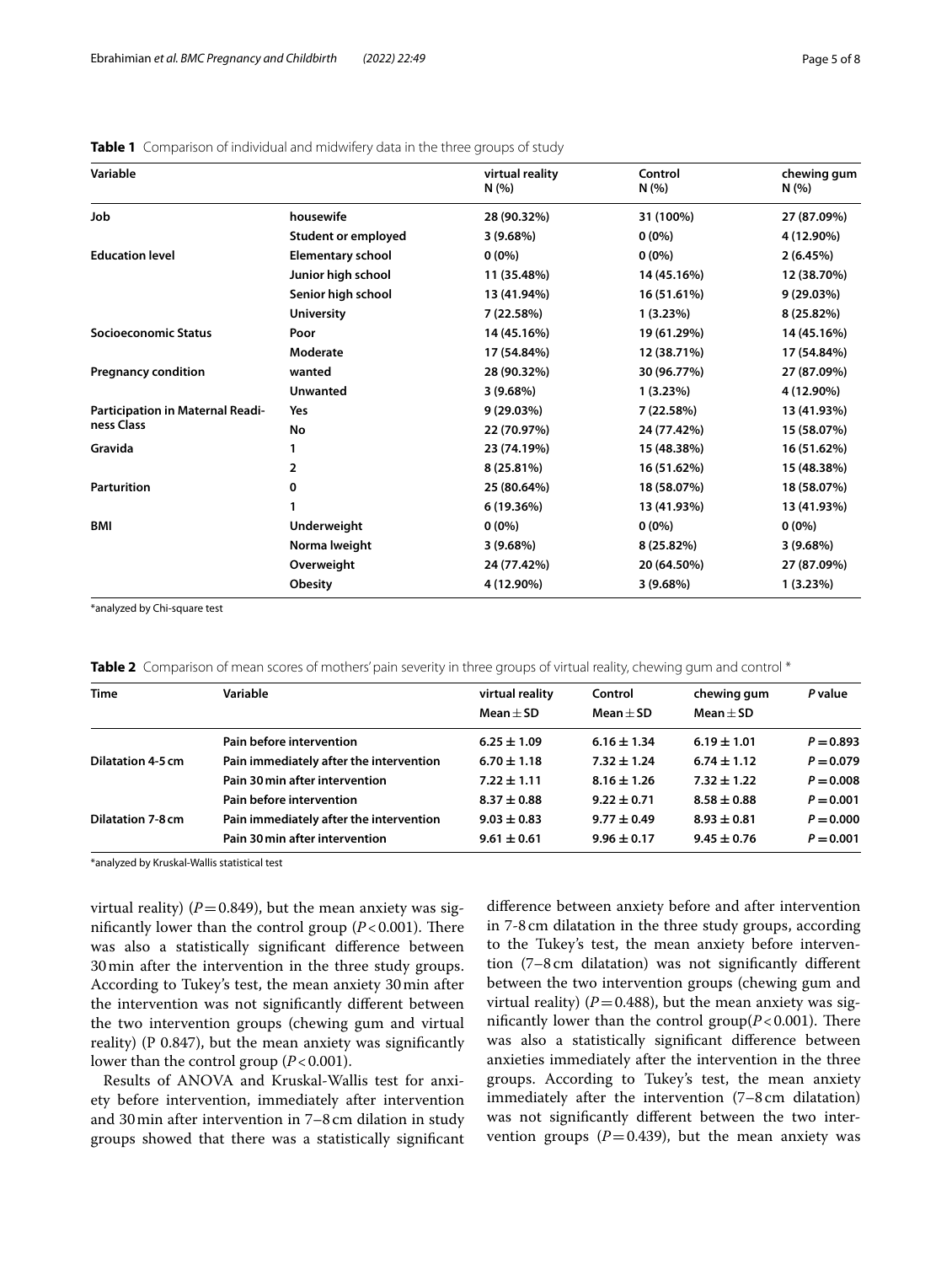significantly lower than the control group  $(P<0.001)$ (Table [3](#page-5-0)).

In addition, there was a statistically signifcant difference between anxieties 30min after intervention in 7-8cm dilatation in the three study groups. According to Tukey's test, the mean anxiety 30min after the intervention (7-8 cm dilatation) was not signifcantly diferent between the two intervention groups  $(P=0.266)$ , but the mean anxiety was signifcantly lower than the control group (*P*<0.001) (Table [3](#page-5-0)). No side efects were reported following chewing gum and watching virtual reality movies Also, after delivery, mothers in intervention groups expressed satisfaction with distraction techniques (chewing gum and virtual reality). As other fndings, virtual reality and chewing gum have afected the length of the active phase and the second stage of labor [[21](#page-7-16)].

# **Discussion**

In the present study, the severity of pain and anxiety of the frst stage of childbirth was reduced following the use of the distraction technique (virtual reality and chewing gum).

Pratiw et al's study on the "effect of virtual reality on the pain of absurd women" showed that there was a signifcant diference between pain scores in the VR user group and the non-VR control group  $(p<0.05)$  [\[22\]](#page-7-17). Also, the results of a study by Wong (2019) on virtual reality in childbirth pain management showed that 57% of the mothers in the study believed that using virtual reality reduced their pain [\[23](#page-7-18), [24](#page-7-19)].

Several studies have been conducted on the efect of virtual reality on pain outside of childbirth part, all of which point to the positive effect of virtual reality on pain. Study pointed to the efect of virtual reality on

threshold and pain tolerance, and the results showed that using virtual reality increased pain threshold and tolerated pain self-efficacy and reduced pain  $[25]$  $[25]$ .

Two studies on the impact of virtual reality on acute pain [\[26](#page-7-21)] and chronic pain [\[27](#page-7-22)] both yielded results from the effects of virtual reality on pain. According to studies, the use of virtual reality to reduce pain is widespread in diferent groups.

The results of our study are in line with the results of the mentioned studies regarding the efect of virtual reality on pain. Limited studies have been reported on the efect of virtual reality on anxiety. The by-results of the virtual reality study in labor pain management showed that 100% of the surveys felt that the use of virtual reality reduces their anxiety  $[22]$  $[22]$  $[22]$ . The results of this study is in line with the results of mentioned studies in order to reduce anxiety scores after virtual reality intervention in childbirth stages.

There has been no study to date on the effect of chewing gum on pain intensity in childbirth stages, but various studies have indicated the efect of chewing gum on changes in consciousness, cognitive function, concentration, stress and anxiety.

study stated that chewing gum is a technique for relaxing that improves memory and reduces work stress [\[28](#page-7-23)]. A review study by Hirano (2015) on chewing gum and its efect on attention indicated that chewing gum increased attention, increased consciousness, and improved cognitive performance  $[29]$  $[29]$ . The results of Ireland study (2016) of comparative evaluation of chewing gum and ibuprofen in orthodontic pain treatment as well as the study (2012) suggest that sugar-free chewing gum may help orthodontic patients to consume less ibuprofen, and chewing gum is efective in reducing pain in orthodontic patients and can be recommended as a suitable alternative to

<span id="page-5-0"></span>**Table 3** Comparison of mean scores of mothers' anxiety in three groups of virtual reality, chewing gum and control

| <b>Time</b>              | Variable                                   | virtual reality<br>$Mean + SD$ | Control<br>$Mean + SD$ | chewing gum<br>$Mean + SD$ | P value                      |
|--------------------------|--------------------------------------------|--------------------------------|------------------------|----------------------------|------------------------------|
| <b>Dilatation 4-5 cm</b> | anxiety before intervention                | $40.41 \pm 6.32$               | $42.45 \pm 4.97$       | $39.77 \pm 6.38$           | $P = 0.185*$<br>$F = 1.720$  |
|                          | anxiety immediately after the intervention | $38.32 \pm 6.44$               | $44.03 \pm 4.90$       | $37.48 \pm 6.65$           | $P = 0.000**$<br>$Df = 2$    |
|                          | anxiety 30 min after intervention          | $38.90 \pm 6.12$               | $48.48 \pm 5.34$       | $38.09 \pm 5.84$           | $P = 0.000*$<br>$F = 30.957$ |
| <b>Dilatation 7-8 cm</b> | anxiety before intervention                | $43.70 \pm 5.67$               | $52.19 \pm 5.38$       | $42.16 \pm 4.84$           | $P = 0.000*$<br>$F = 32.048$ |
|                          | anxiety immediately after the intervention | $40.77 \pm 6.74$               | $54.25 \pm 5.88$       | $38.90 \pm 5.25$           | $P = 0.000*$<br>$F = 60.545$ |
|                          | anxiety 30 min after intervention          | $46.12 \pm 6.49$               | $56.74 \pm 5.33$       | $43.87 \pm 5.10$           | $P = 0.000**$<br>$Df = 2$    |

\*analyzed by ANOVA

\*\*analyzed by Kruskal-Wallis statistical test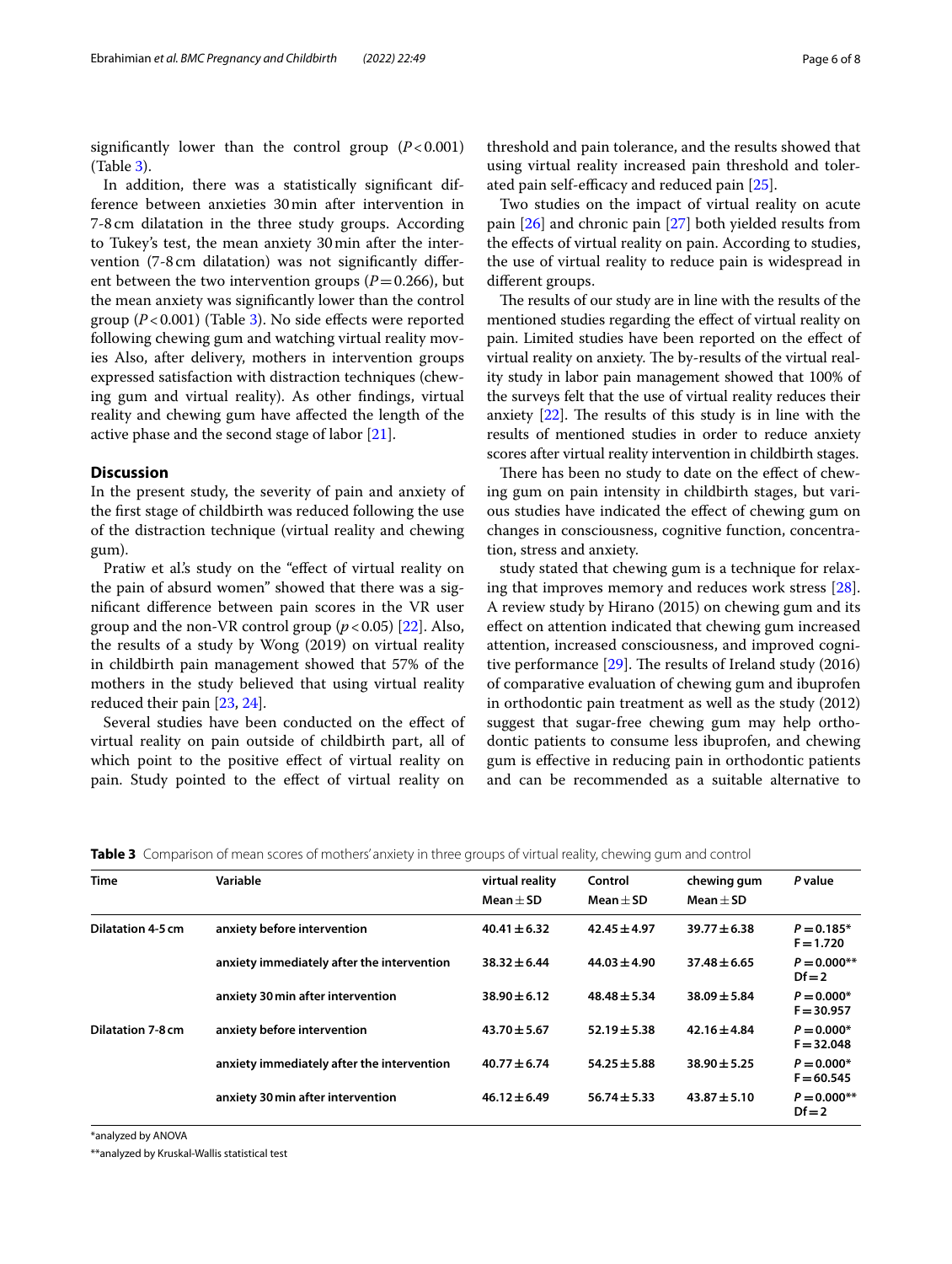ibuprofen  $[30, 31]$  $[30, 31]$  $[30, 31]$ . The results of this study is in line with the results of studies on the efects of chewing gum on pain intensity.

In relation to anxiety, conducted a study aimed at "The effect of chewing gum without sugar on anxiety of active phase of childbirth in nulliparous women". The results of two study groups with the same anxiety scores were included in the study. According to independent t-test, the anxiety score in the case group was signifcantly lower than the control group at half an hour after the study [\[32](#page-7-27)].. Comparing the results of our study with that of Makvandi's study, it is evident that subjects with homogeneous anxiety scores were included in the study and changes in anxiety scores were observed after intervention. The results of reducing anxiety 30 min after the intervention are consistent with our study.

In a study (2012) titled "Comparing the efect of chewing mint gum and favorless gum on stress and anxiety in the frst stage of childbirth in nulliparous women", chewing mint gum and favorless gum were not signifcantly diferent in reducing stress and latent anxiety, but there were signifcant diferences in reducing apparent anxiety level. As a result, chewing mint gum is only more efective in reducing apparent anxiety than favorless gum [\[33](#page-7-28)].

These results are consistent with the results of our study, but are not consistent with the study of (2012) who did not decrease stress after chewing mint gum for 20min alternatively. According to Gray, the intervention group had a higher level of stress than the control group at the beginning of the study [[34](#page-7-29)], which is inconsistent with our study regarding in terms of homogeneity of anxiety prior to the intervention. Therefore, this discrepancy may be related to the reason for the alternation in chewing mint gum with a given interval.

# **Conclusion**

This study showed that chewing mint gum alone can reduce the pain of frst stage of childbirth in addition to anxiety. In addition, using virtual reality without causing complications can reduce pain and anxiety during childbirth. Therefore, we can use the method of distraction (chewing gum and virtual reality) as painless and anti-anxiety methods that are easy to use and efective in childbirth. This study has several strengths. First, There has been no study to date on the efect of chewing gum on pain intensity in Labor. Second, this is a three-group study designing a clinical trial comparing the use of VR in reducing labor pain and anxiety with chewing gum. The first limitation of the present study was that it was not possible to blind any of the mothers or evaluate them due to their nature. Secondly, non-confrmation of the mothers statements for ethical reasons and thirdly, the efect of individual and genetic characteristics on pain and anxiety tolerance.

#### **Abbreviations**

VR: Virtual Reality; RCT: Randomized Controlled Trial; VAS: Visual Analogue Scale; IRCT: Iranian Registry of Controlled Trial.

#### **Acknowledgements**

The present study was extracted from an approved master's thesis in midwifery at Gonabad University of Medical Sciences, funded by the Research and Technology Deputy of Gonabad University of Medical Sciences.

#### **Authors' contributions**

A.E., R.R., M.R. and Z.S. Study concept and design, AE drafting of the manuscript, A.E. and R. R .critical revision of the manuscript for important intellectual content, A.E. and R.R. reviewed the statistical methods and sample size calculations. The author(s) read and approved the fnal manuscript.

#### **Funding**

This research was funded by the research council of Gonabad University of Medical Sciences.

#### **Availability of data and materials**

The datasets used and/or analyzed during the current study are available from the corresponding author on reasonable request.

#### **Declarations**

#### **Ethics approval and consent to participate**

All mothers in the three groups provided written informed consent for participating the study. The trial has ethical was approved by Regional Committee on Ethics in Medical Research at Gonabad University of Medical Sciences (Approval ID:IR.GMU.REC.1397.088) on 01/12/2018. All the experimental protocols for involving humans was in accordance to

guidelines of national/institutional in the manuscript. All mothers information was kept in a personal folder.

#### **Consent for publication**

Not applicable.

#### **Competing interests**

The authors declare that there is no confict of interests regarding the publication of this paper.

#### **Author details**

<sup>1</sup> Department of Midwifery, Faculty of Medicine, Social Development & Health Promotion Research Center, Gonabad University of Medical Sciences, Gonabad, Khorasan Razavi, Iran. <sup>2</sup>School of Nursing & Midwifery, Ahvaz Jundishapur University of Medical Science, Ahvaz, Iran. <sup>3</sup> Department of Midwifery, Faculty of Medicine, Gonabad University of Medical Sciences, Gonabad, Khorasan Razavi, Iran. <sup>4</sup> Department of Midwifery, Gonabad University of Medical Sciences, Gonabad, Khorasan Razavi, Iran.

#### Received: 13 April 2021 Accepted: 23 December 2021 Published online: 19 January 2022

#### **References**

- <span id="page-6-0"></span>1. Taavoni S, Charkamyani F, Nazem Ekbatani N, Haghani H. Co-efect of pelvic special moves by birth ball and consumption of honey syrup on the severity of labor pain in nulliparous women. Complementary Med J. 2018;7(4):2052–62.
- <span id="page-6-1"></span>2. dargahi r, ghazi a, hashemi Pazikoueii f, amani f. A comparative study about the efficacy of Entonox gas analegesia alone and in combination with dexamethasone in painless labor. Anesthesiol Pain. 2018;8(4):61–71.
- <span id="page-6-2"></span>3. Storksen HT, Eberhard-Gran M, Garthus-Niegel S, Eskild A. Fear of childbirth; the relation to anxiety and depression. Acta Obstet Gynecol Scand. 2012;91(2):237–42.
- <span id="page-6-3"></span>4. Sosan H, Mahrokh D, Mahin K, Mortaza G. Comparison of labor pain and factors afecting the pain perception among Primiparous and multiparous women referring to Women's private and state hospitals in Tabriz in 2010. Med J Tabriz Univ Med Sci Health Serv. 2012;34(3):117.